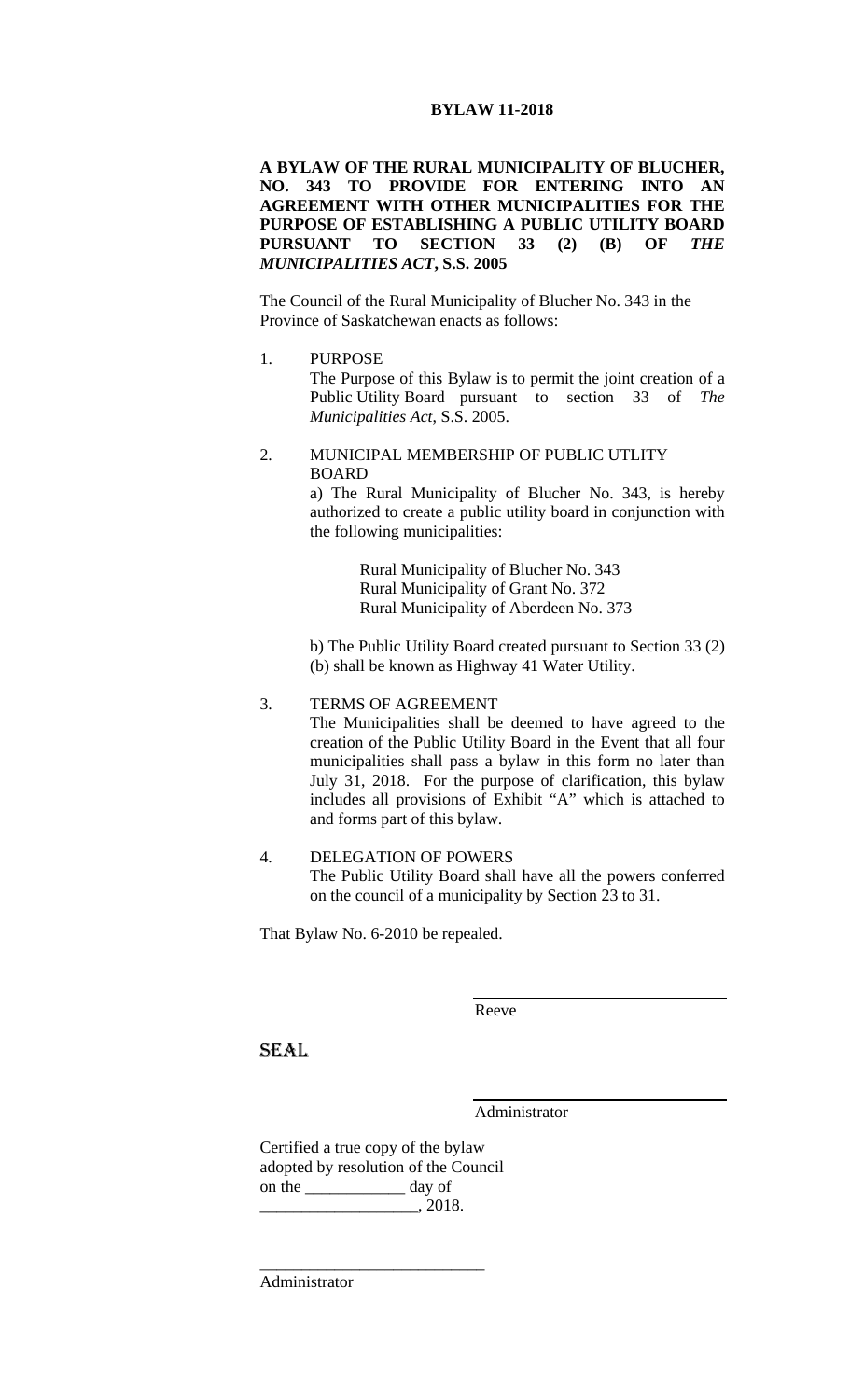## **EXHIBIT "A" TO BYLAW NO. 11-2018**

#### **CORPORATE BYLAW HIGHWAY 41 WATER UTILITY**

#### **1. DEFINITIONS**

In this bylaw:

- (a) "Act" means *The Municipalities Act*, S.S. 2005, as amended from time to time, and in the case of such amendment, any references to the bylaw of the Public Utility Board shall be read as referring to the amended provisions.
- (b) "Public Utility Board" or "Board" or "Utility" means the Highway 41 Water Utility, as established by Bylaw of the Member Municipalities.
- (c) "Member" shall mean a member of the Board appointed to office in accordance with the terms of this Bylaw.
- (d) "Municipality" means one of The Rural Municipality of Blucher No. 343 ("Blucher"), The Rural Municipality of Aberdeen No. 373 ("Aberdeen"), The Rural Municipality of Grant No. 372 ("Grant").
- (e) "Subscriber" or "Subscribers" means person who subscribes in the form approved by the Board from time to time to receive the benefit of the Unity.

#### **2. BUSINESS OF THE PUBLIC UTILITY BOARD**

(1) Fiscal Year

(a) The fiscal year of the Public Utility Board shall be the calendar year.

- (2) Annual Meeting
	- (a) The annual meeting of the Subscribers of the Public Utility Board shall be held no later than 40 days after the Audited Financial Statement has been received for the previous year or such later date that the board may determine by resolution.

Notice shall be:

(i) mailed to each Subscriber at least 15 days prior to the meeting, or

(ii) published by way of at least two notices in two local newspapers at least two weeks prior to the date set for the meeting.

(b) Failure by any Subscriber to receive notice of a meeting shall not invalidate that meeting.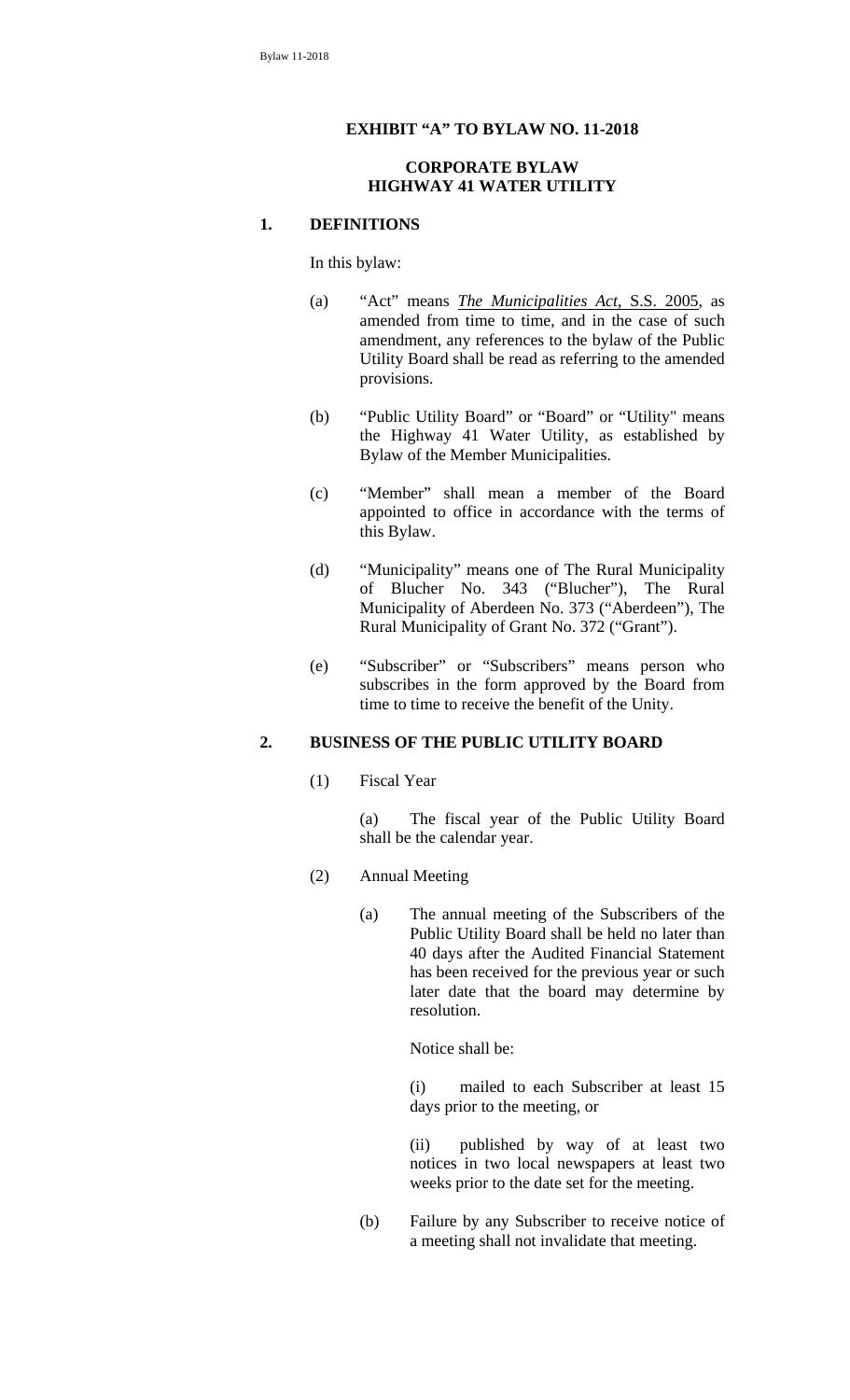- (3) Signing Officers
	- (a) Contracts, documents or other instruments requiring execution by the Public Utility Board shall be signed on behalf of the Public Utility Board by two persons, one of which shall be the chairperson or vice-chairperson and either the administrator or a member of the Management Committee.
- (4) Borrowing Powers

The Board may:

- (a) Borrow money on the credit of the Utility, as the Board shall consider necessary to meet expenditures, provided that such borrowing conforms to the requirements of section 34 of the Act.
- (5) Delegation of Powers

The Public Utility Board shall have all the powers conferred on the council of a municipality by Sections 23 to 31.

#### **3. AUDITORS**

The Board shall appoint an auditor pursuant to subsection 188(2) of the Act.

## **4. BOARD MEMBERSHIP**

- (1) The Board shall consist of a maximum of six elected members, three members to be elected by the Subscribers, being one person from each participating Municipality, whose primary connection to the Utility is in that Municipality, and three elected members at large whose primary connection to the Utility is in any of the Municipalities. At any time where there are no subscribers with a primary connection in a Municipality, then, in such case, a Member will be elected at large instead for a term to coincide with the specified term for a Member who would be elected by the non-represented Municipality.
- (2) The Municipalities shall jointly appoint Members of the Board upon formation, whose Members shall hold office until the conclusion of the first meeting of the Subscribers held pursuant to this Bylaw.
- (3) At the first meeting of the Subscribers, the Member from Blucher and one of the members at large shall be elected for three-year term. The Member from Aberdeen and a member at large shall be elected for a two-year term. The Member from Grant and the remaining member at large shall be elected for a oneyear term.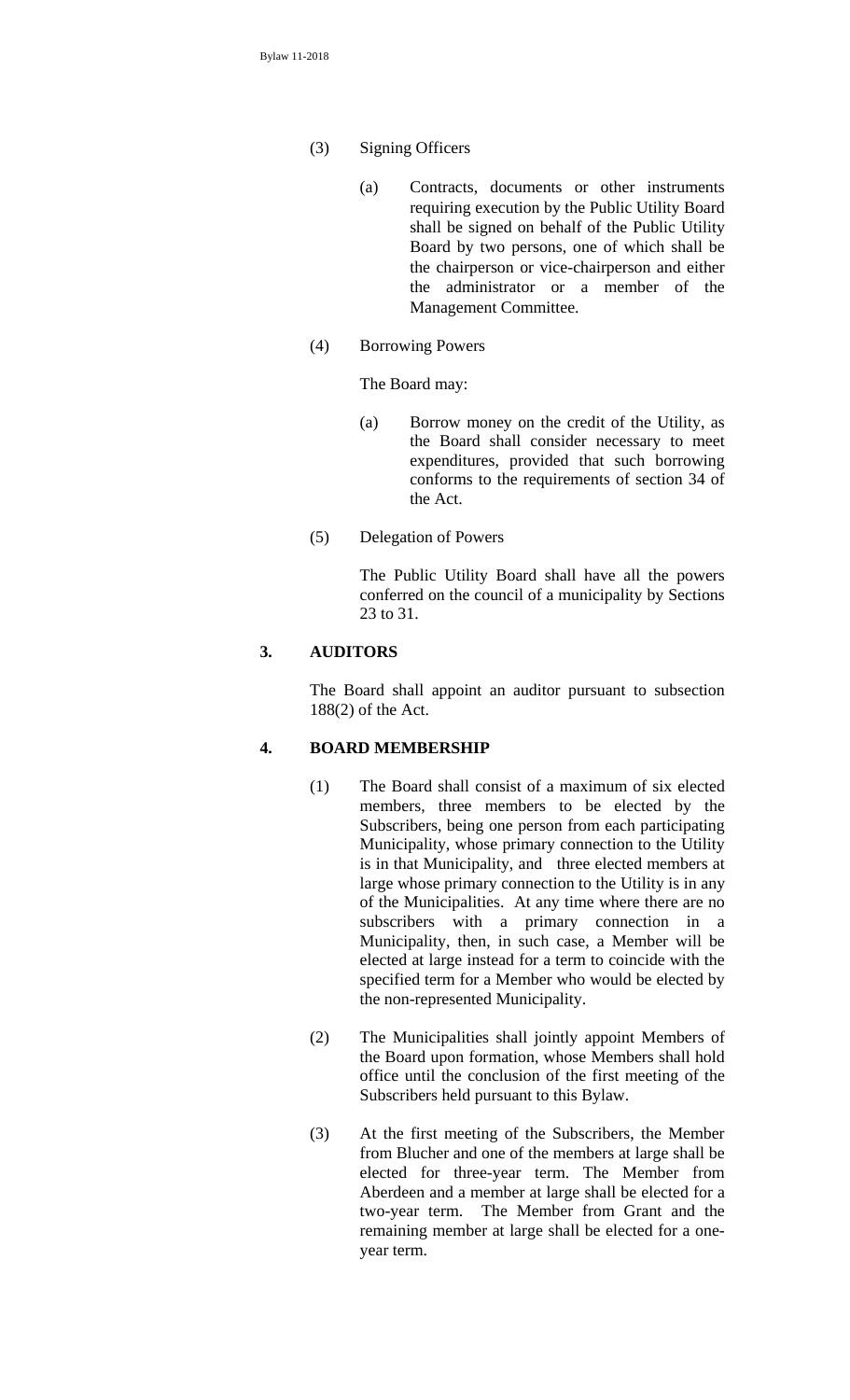- (4) From and after the first meeting of the Subscribers, each member shall hold office for a term of three years, such term to conclude at the conclusion of the Subscriber's meeting held during the year in which the Member's term expires.
- (5) The term of a Member shall terminate before three years shall expire, when the Member should cease to be a Subscriber, resign or be deceased.
- (6) Whenever a Member should cease to be a Member of the Board because of the operation of paragraph 4(5), the remaining Members may, but shall not be required to appoint by resolution a new Member from among the subscribers, to hold office until the conclusion of the next meeting of the Subscribers.
- (7) Where the term of a Member has been terminated early due to the operation of paragraph  $4(5)$ , then regardless of whether a temporary appointment has been made by the Board pursuant to paragraph 4(6), the Subscribers shall, at the next meeting of the Subscribers, elect a new Member of the Board for the unexpired portion of the departed Member's term.
- (8) Where a member's position is left vacant at the conclusion of any meeting of the Subscribers as a result of the failure of the Subscribers to elect a new Member, then within the next 60 days, the Members of the Board shall appoint from among the Subscribers a Member who shall hold office for the term to which no member was elected.

## **5. BOARD DUTIES AND POWERS**

- (1) Minutes of all meetings of the Board and all resolutions and bylaws passed by the Board shall be provided to the Municipalities.
- (2) Board Appointments

The Board shall annually appoint:

- (a) A chairperson and vice-chairperson from among their number; and
- (b) A Management Committee consisting of: the chairperson, the vice-chair person and the immediate past chairperson, and in his/her absence, a designate of the Board.
- (c) All members of the Management Committee shall be current Members of the Board.
- (3) The Board may employ or contract such other employees and advisors as it deems necessary.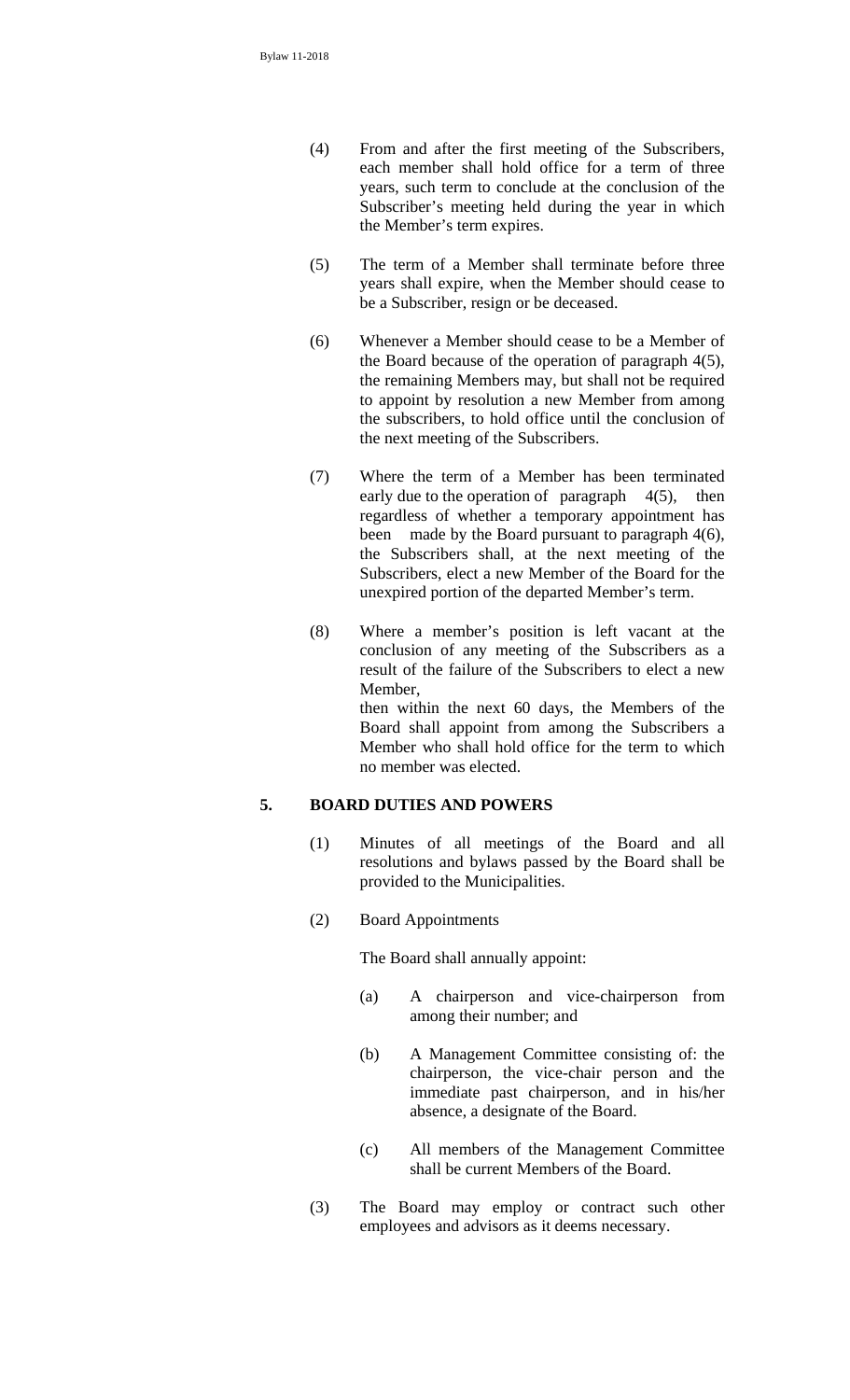(4) Chairperson Duties

The chairperson shall preside at all meetings of the board that he/she is present.

(5) Vice-Chairperson Duties

The vice-chairperson, in the absence of the chairperson, shall discharge the duties of the chairperson.

(6) Administrator Duties

The Board may appoint an Administrator whose duties shall include:

- (a) Attend and keep minutes of all meetings of the board and of the Management Committee
- (b) Have charge of the seal, if any, of the Public Utility Board;
- (c) Conduct the correspondence and have all charge of all financial corporate records, books, papers and documents of the Public Utility Board;
- (d) Present to the Board regular financial statements in a form acceptable to the Board for review.
- (e) Perform such other duties and exercise such other powers as are incidental to the office or as may be required, from time to time, by the Board.
- (7) Bonding

The Public Utility Board shall provide for security or fidelity bonding and property insurance and liability insurance as the Board shall consider appropriate from time to time.

#### **6. BYLAWS AND RULES**

The Board may:

- (a) Enact, amend, repeal or replace bylaws, other than the corporate bylaw,
- (b) Make rules, not inconsistent with the corporate bylaw or the Act, governing the management of the Public Utility Board and for the carrying out the provisions of this bylaw.
- (c) The Board shall register an easement against all properties where any water line is installed on land that is owned by a non-subscriber.